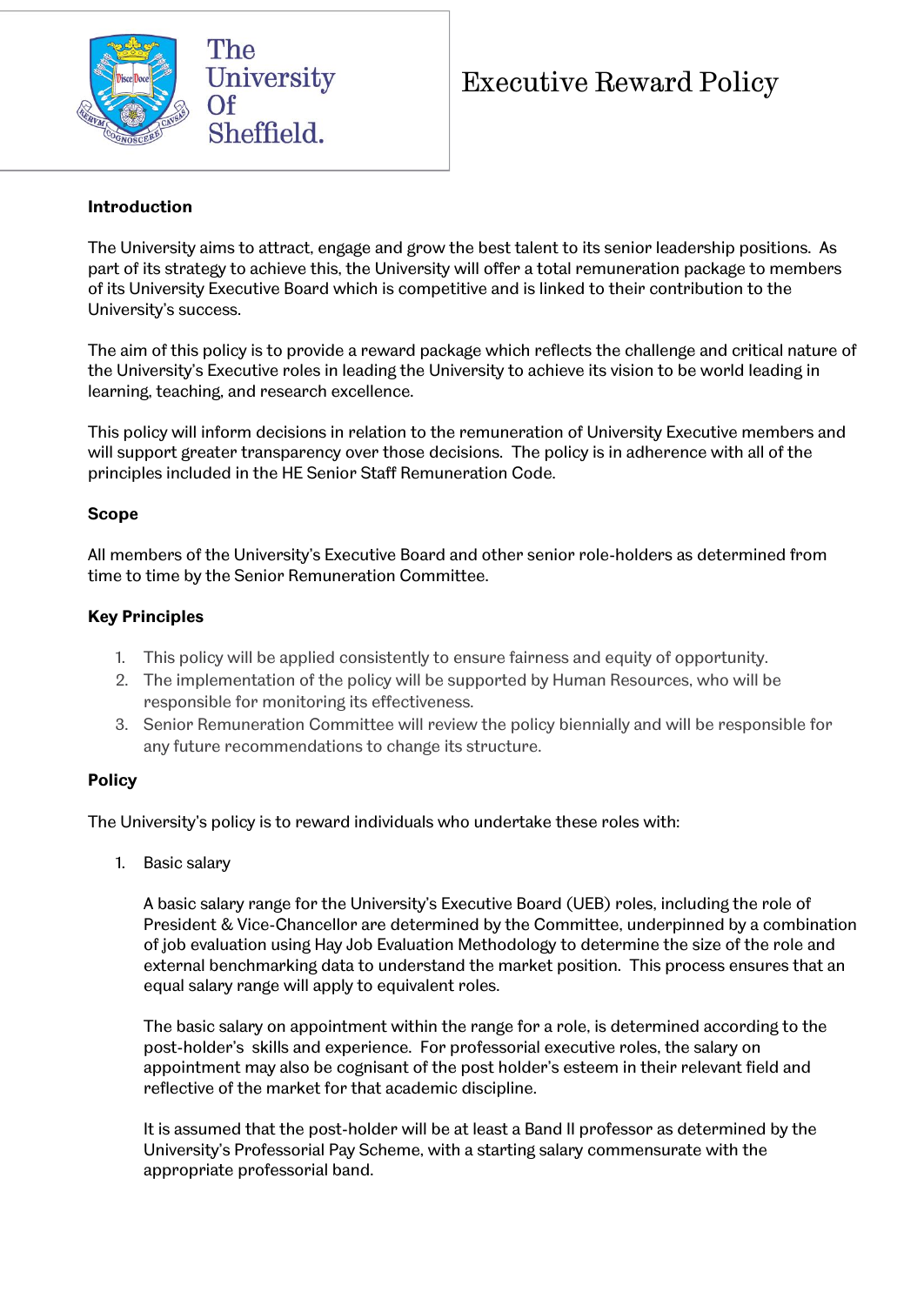Professorial executive roles can be offered on either an open-ended or fixed-term basis. Should the role be offered on a fixed-term basis, at the end of the term, the post-holder would normally return to an agreed open-ended Professorial role, with their salary at that point determined by the Senior Remuneration Committee in accordance with the Professorial role and the academic discipline.

Historically, a leadership allowance was offered to professorial executive posts to remunerate the leadership responsibilities. Some roles still retain this leadership allowance in addition to their Professorial salary, but their overall salary will still be in in line with the agreed salary range for the role. In addition, any interim roles will normally be remunerated by use of a leadership allowance.

Executive members do not have a contractual requirement for an annual cost of living increase, however, the Committee may review annually whether such an increase should apply, in particular, with consideration to any nationally agreed pay award applied annually to other employees.

2. Opportunities for salary progression

The Senior Remuneration Committee review the salaries of each UEB member annually in relation to the market, internal position, changes to the size or responsibilities of the role and individual performance.

Any salary progression will be based on an assessment of performance in role, recognising a mix of performance indicators which will vary over time and between individuals and which may include, but not be limited to, academic performance, leadership and managerial performance, and be reflected by the achievement of core objectives linked to the expectations of the role.

3. Executive Performance (bonus) Scheme

The Executive Performance Scheme is a performance-linked annual reward scheme, which aims to incentivise the achievement of major institutional and individual stretch objectives which support the University's aims and strategic plan. Successful achievement against these objectives will normally be recognised by an annual bonus payment.

The Executive Performance Scheme is underpinned by the following principles:

- A recognition of institutional performance in determining payment of any bonus.
- Collective/common objectives amongst UEB members recognising collegial behaviour and accountability.
- Clearly defined individual objectives relating to delivery in the role and the individual's wider academic and leadership contribution.
- Individual objectives which include a proportionate level of clearly identified stretch objectives (stretch objectives represent an area of significant challenge and/or major activity or project delivery that has a significant impact on the institution).

The maximum bonus potential for all participants is currently 10% of base salary which is reviewed annually by the Committee. Non-achievement of objectives will be taken seriously, and impact on any potential bonus payment.